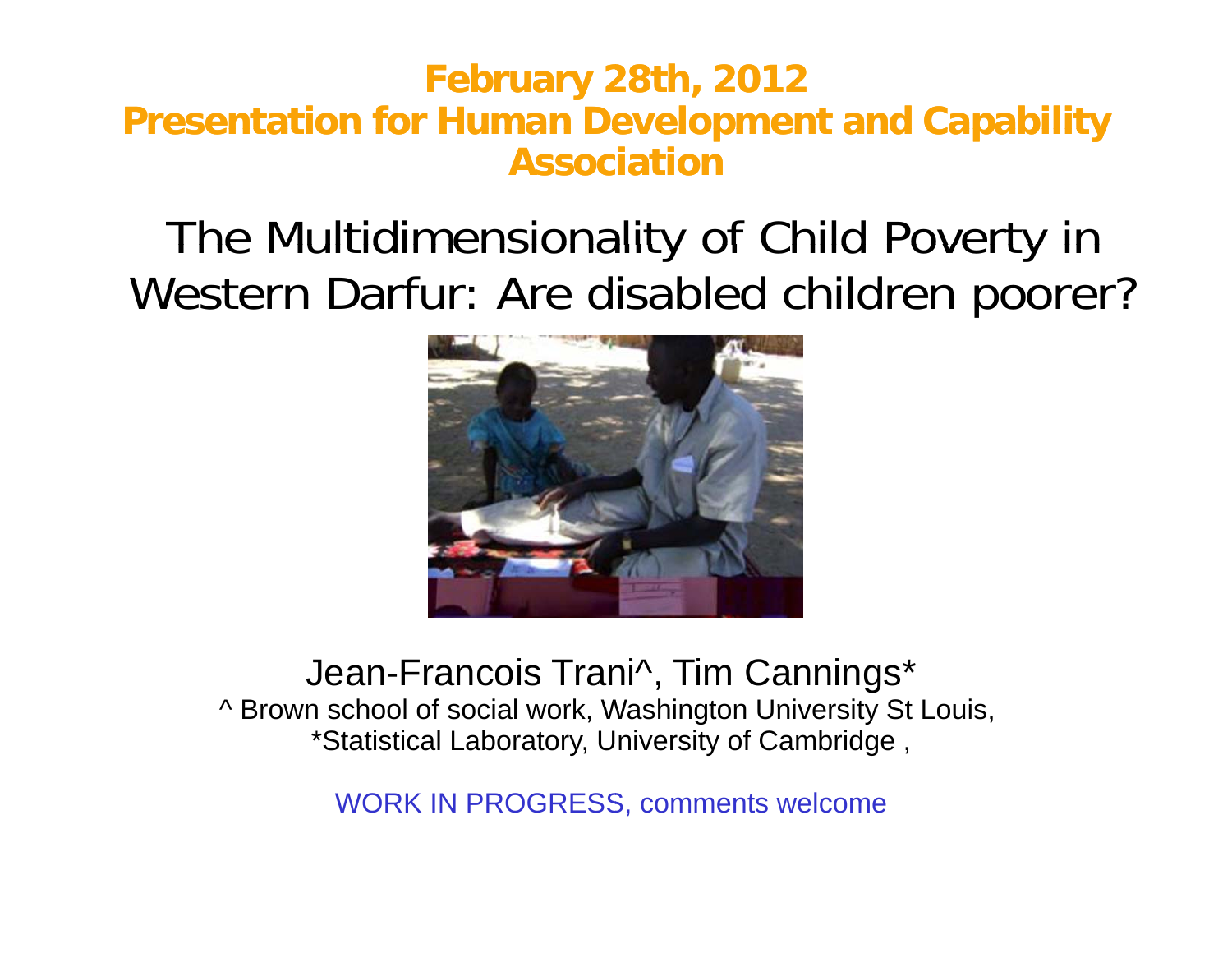# **Introduuction**

- $\checkmark$  Research on disability and poverty in CAFS is limited and narrow
- $\checkmark$  Few studies offer a complex analysis of multidimensional poverty
- $\checkmark$  More research needed to:
	- $\bullet\,$  understand circumstances of disabled people and other vulnerable groups
	- $\bullet\,$  better tailor policies and programmes
- $\checkmark$  Policy makers acknowledge the importance of looking at the evidence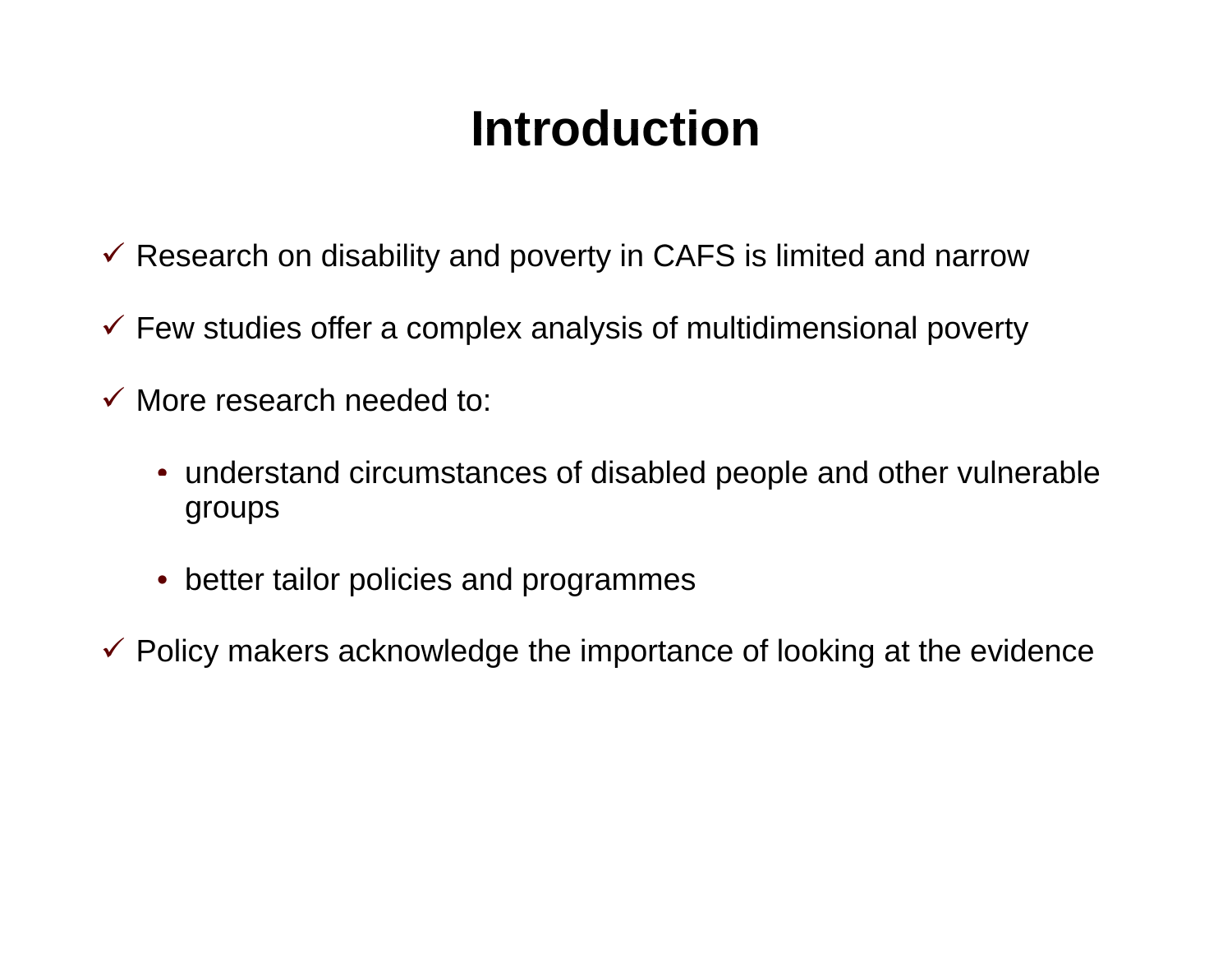# **Obje ctive**

- •• Objective of the donor and NGO: Why Children do not go to school?
- •Other objectives of the research:
- •Estimating prevalence of disability
- •• Identifying needs & opportunities of vulnerable children
- $\bullet$ • Understand difficulties, social barriers, prejudice and stigmatization of persons with disabilities
- • $\bullet$  Defining guidelines to design policies
- •• Operationalizing the Capability Approach of A. Sen and M. Nussbaum
- $\bullet$ Conceiving a comprehensive metho dology that can be replicated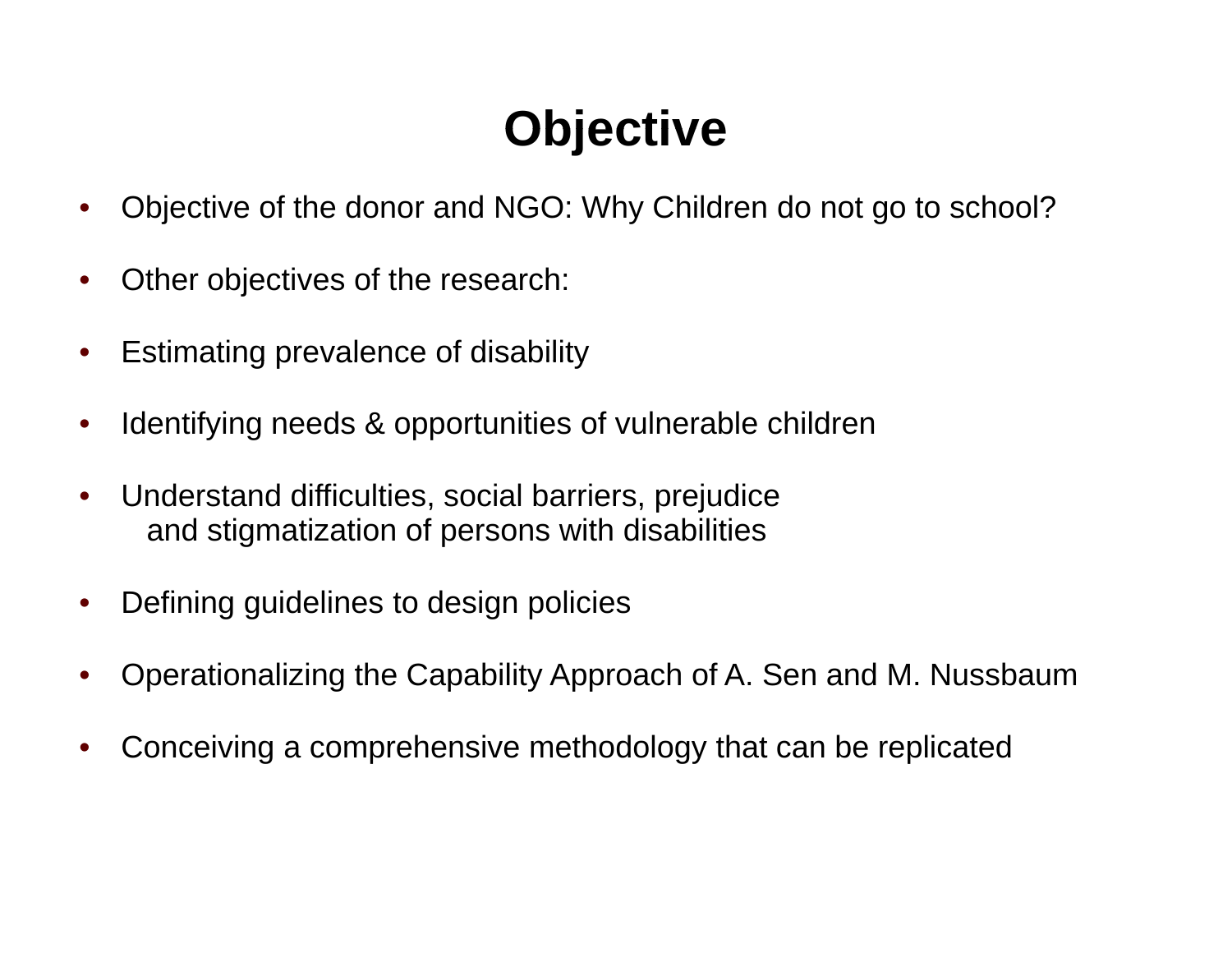# **Sudan Background**

 $\checkmark$  Low economic and health indicators (2009)

- GNI per capita: 1,220 USD
- HDI: 0.379 154 out of 169 countries
- Poverty headcount ratio: NA
- Life expectancy at birth: 58,5 years
- Infant mortality rate: 69.3 (per 1000)
- Under 5 mortality rate: 108 (per 1000)
- Maternal mortality ratio: 750 (per 100,000)



- $\checkmark$ Conflict since 2003
	- Numerous Security Council resolutions to enforce stability in the region since 2004 with little improvement for the security of the civil population
	- The population has been subjected to forced displacement and armed conflict, with children being most at risk of violence in similar armed conflict situations despite the small force of African Union and United Nations (UNAMID) peacekeepers in the region to protect civilians



Western Darfur, 2008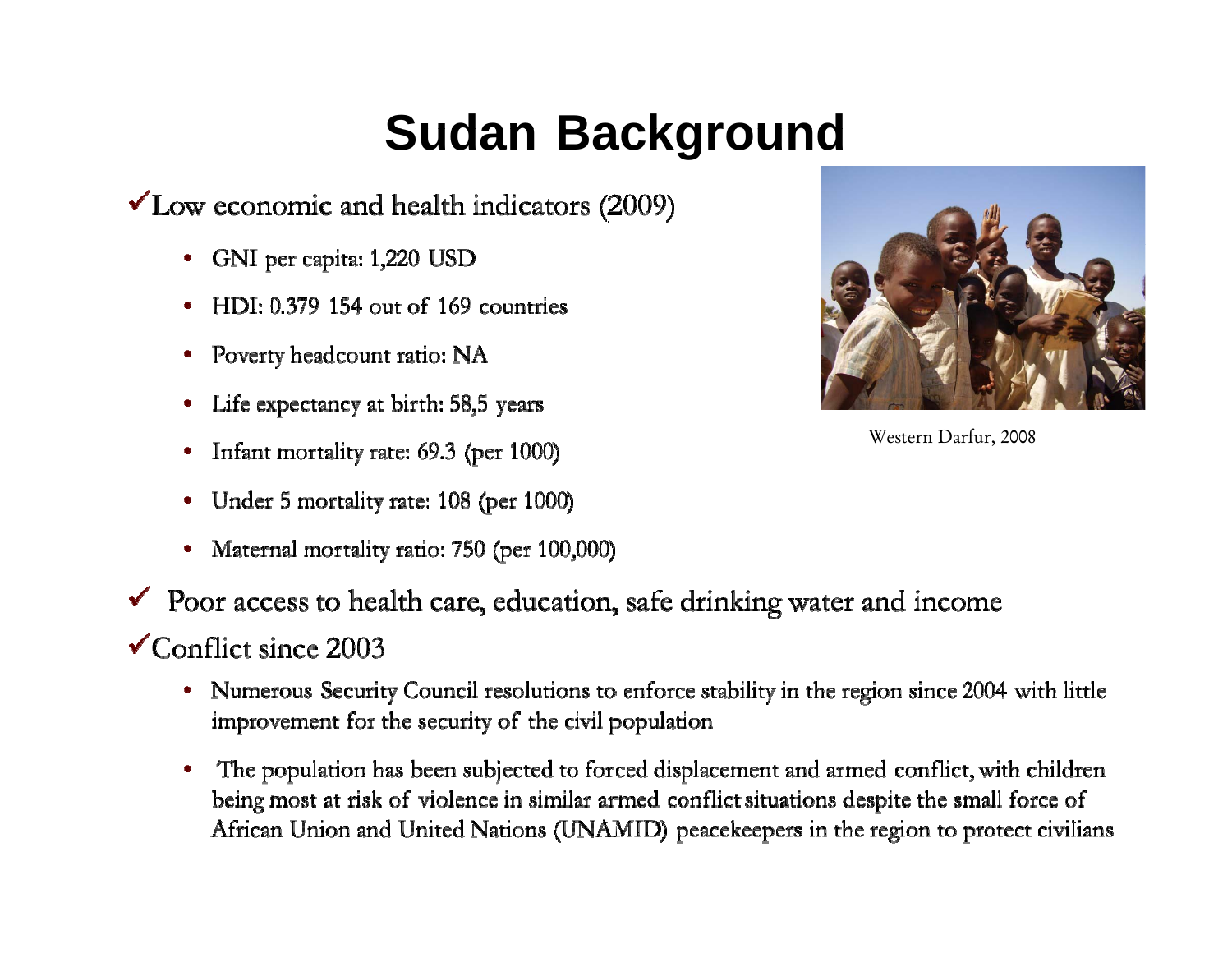# **Methodology ( )i : scr reening y for disability**

Screening for disability (including mental d distress):

- Various frameworks used to elab borate the tools (ICF, CA, HSCL-25)
- A need to include a culture sensi tive perspective
- $\bullet$  Reliability test in Darfur survey disability screening 35 items (Cronbach alpha 0.93)
- 4 other modules questionnaire:
	- $\bullet$ • Household characteristics (demographic and socioeconomic background of members; 32Q)
	- $\bullet$ Health situation (3Q access to health, quality of services, expenditure..)
	- • $\bullet$  Education situation (66Q: access to education, barriers, quality education)
	- •Employment situation (19Q.: activit ies, unemployment)
	- •Income (5Q.: earnings, donations, loans)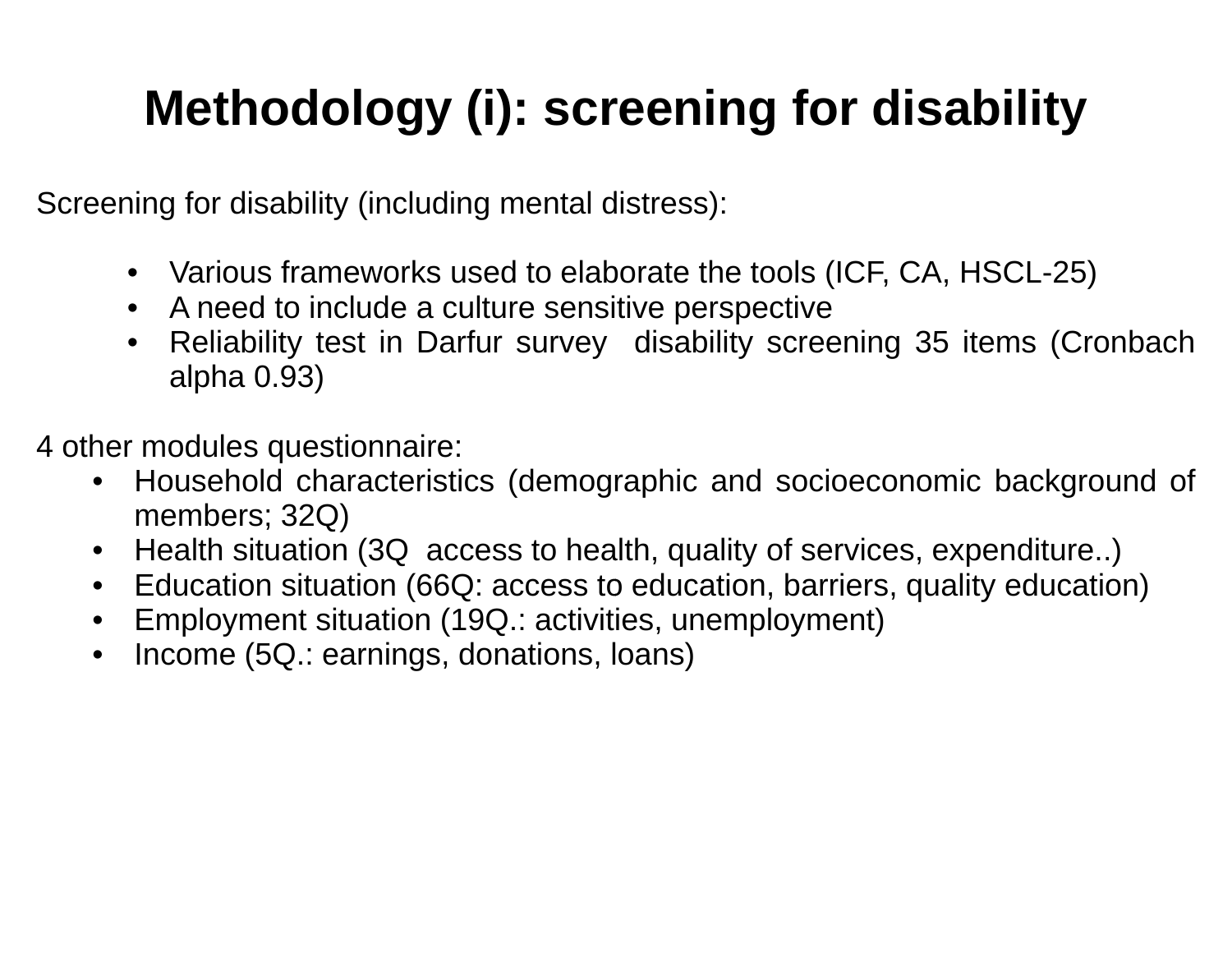# **Methodology (ii i) yg : Study design**

- $\bullet$ • HH survey using the capability approach as a framework
- $\bullet$ Fieldwork was conducted between October 2008 and March 2009
- $\bullet$ • We interview all 11,089 HH (50,261 individuals) in all villages of Um Kher and 16 villages in other districts as a pilot
- $\bullet$ • Interview on disability in 10% of HH randomly selected
- $\bullet$ • IN these HH, Face-to-face interviews were conducted with 1126 children (5-18) on various dimensions of poverty (education, health, nutrition, employment, livelihoods, social participation, care, love and mistreatment).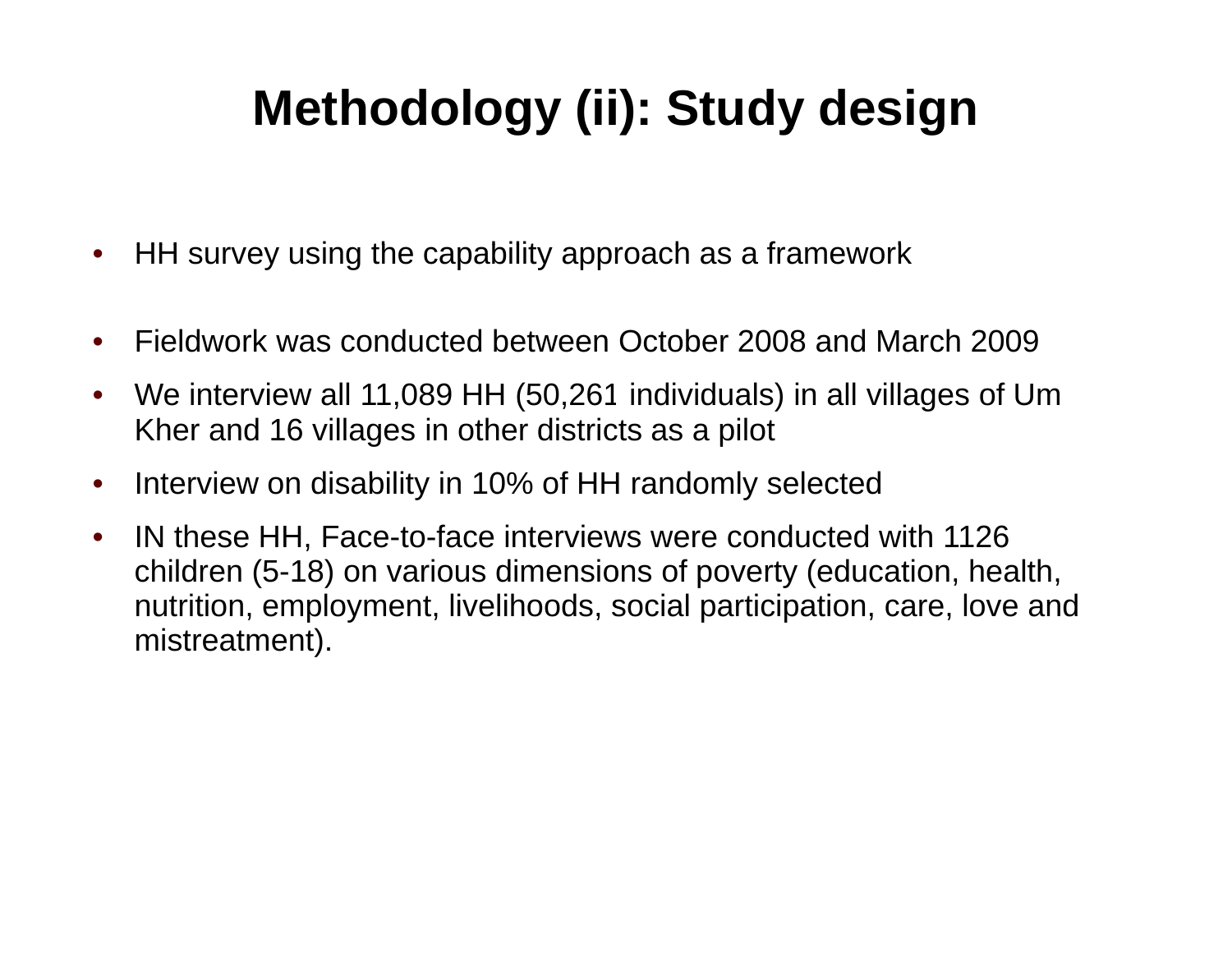# **Methodology (iii): Alkire-Foster multidimensional poverty y index**

Dual cutoff approach:

1.On single dimension (d) of poverty (k cutoffs)

2. Across dimensions of poverty (one cutoff)

Methodology incorporates two key features:

- 1. it allows us to preserve information at the single dimension level and,
- 2.  $\,$  it provides flexibility through the choice of the second cutoff

Good for definition of policy:

- • By increasing the cutoff we can z zoom in to analyze a smaller group with a more multiplicity of deprivations,
- $\bullet$  $\bullet$   $\;$  alternatively we can consider a wider proportion of the population by decreasing the cutoff

Measures :

- • $\bullet$  proportion of population identified as poor in the data
- $\bullet$ Breadth of poverty: <u>average deprivation share across the poor</u> Mo, i.e. the average proportion of the d dimens ions that those identified as poor are deprived in
- $\bullet$ Intensity of poverty: **Adjusted head** - -count ratio H, total number of all the dimensions on which poor people are deprived, divided into its maximum possible value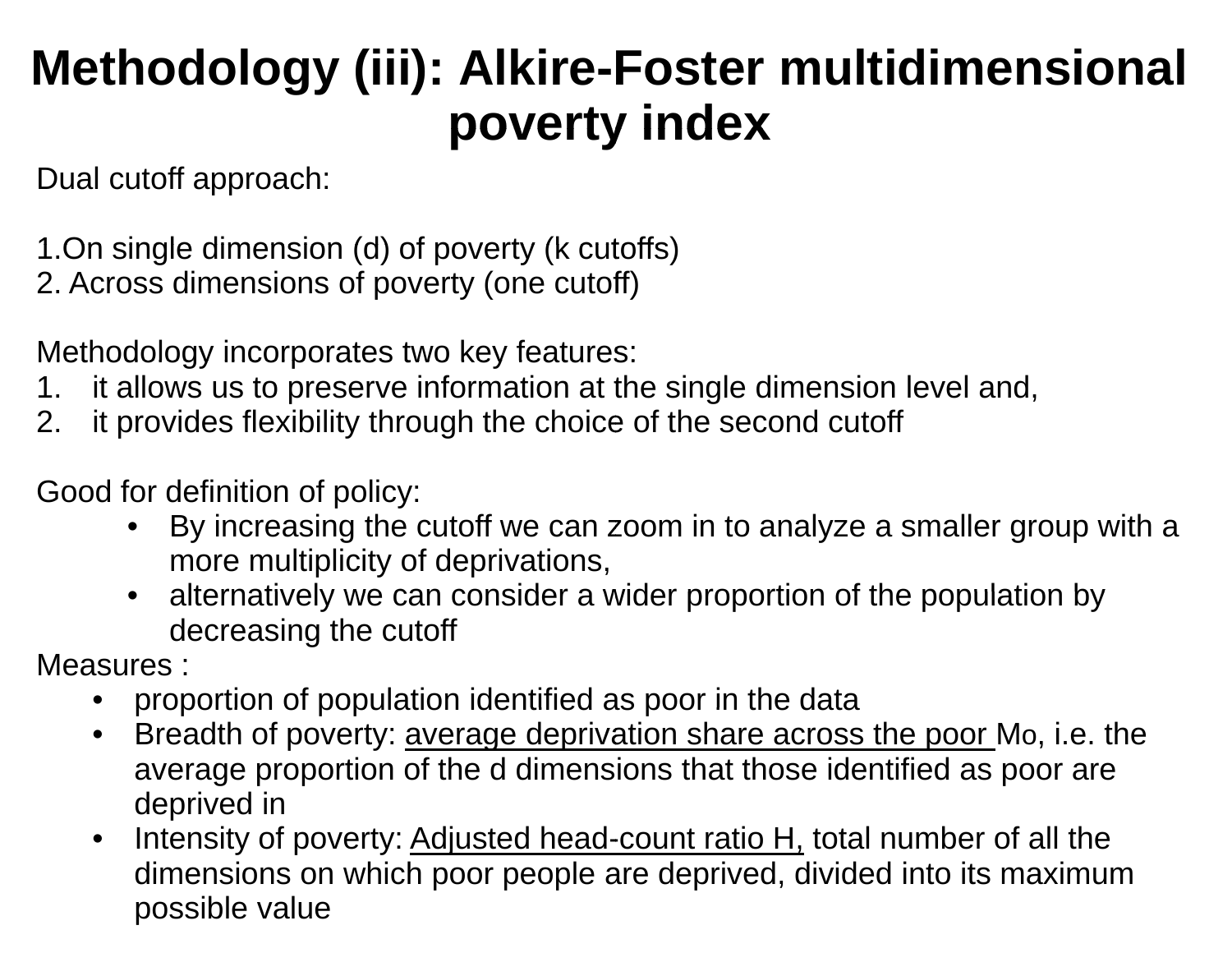#### **Methodology (iv): Selecti ng dimensions and cutoffs**

| <b>Dimensions</b>                | <b>Ouestions</b>                                                                  | Deprived if                                                                          |  |  |  |  |
|----------------------------------|-----------------------------------------------------------------------------------|--------------------------------------------------------------------------------------|--|--|--|--|
| 1) Health access                 | Can you get medical care?<br>Where would you go in<br>case of accident, injury or | No access to doctor, clinic,<br>pharmacy or NGO                                      |  |  |  |  |
| 2) Nutrition                     | health problem?<br>How often do you get<br>enough to eat?                         | Frequently or always not<br>enough food                                              |  |  |  |  |
| 3) Access to clean water         | Do you have access to a<br>safe drinking water source?<br>If yes, how?            | Well or surface water                                                                |  |  |  |  |
| 4) Education                     | What kind of Education<br>did you receive or are you<br>receiving                 | No education                                                                         |  |  |  |  |
| 5) Child/youth labor             | How many hours per day<br>do you work (including<br>chores)?                      | More than 2 hours (under<br>12 years old) or more than<br>4 hours (12 years or over) |  |  |  |  |
| 6) Material Wealth-Income        | Income per person per<br>day calculated from total<br>household income            | Less than \$1.25                                                                     |  |  |  |  |
| 7) Land                          | What is the size of House-<br>hold Land (in mokham-<br>$mas$ ?                    | Less than 3 Mokhammas                                                                |  |  |  |  |
| 8) Animals                       | Does the household own<br>animals? How many?                                      | No cows, donkeys, camels<br>or horses and less than 5<br>sheep or goat               |  |  |  |  |
| 9) Housing                       | Number of people per<br>Tukul in the household<br>calculated?                     | More than three people per<br>Tukul                                                  |  |  |  |  |
| 10) Social Participation         | Are you invited to partici-<br>pate in community events<br>such as ceremonies?    | No                                                                                   |  |  |  |  |
| 11) Care                         | Who takes care of you?<br>Who do you go to if you<br>need support or help?        | Neither question answered<br>with mother of father                                   |  |  |  |  |
| 12) Love                         | Who do you love? Who do<br>you feel loves you?                                    | Neither question answered<br>with mother or father                                   |  |  |  |  |
| 13) Mistreatment                 | Has anyone ever mistreated<br>you?                                                | Yes                                                                                  |  |  |  |  |
| 14) Psychological well-<br>being | Based on 8 questions (see<br>appendix A for details)                              | Severe or very severe                                                                |  |  |  |  |

Table 1: Dimensions of Children's Deprivation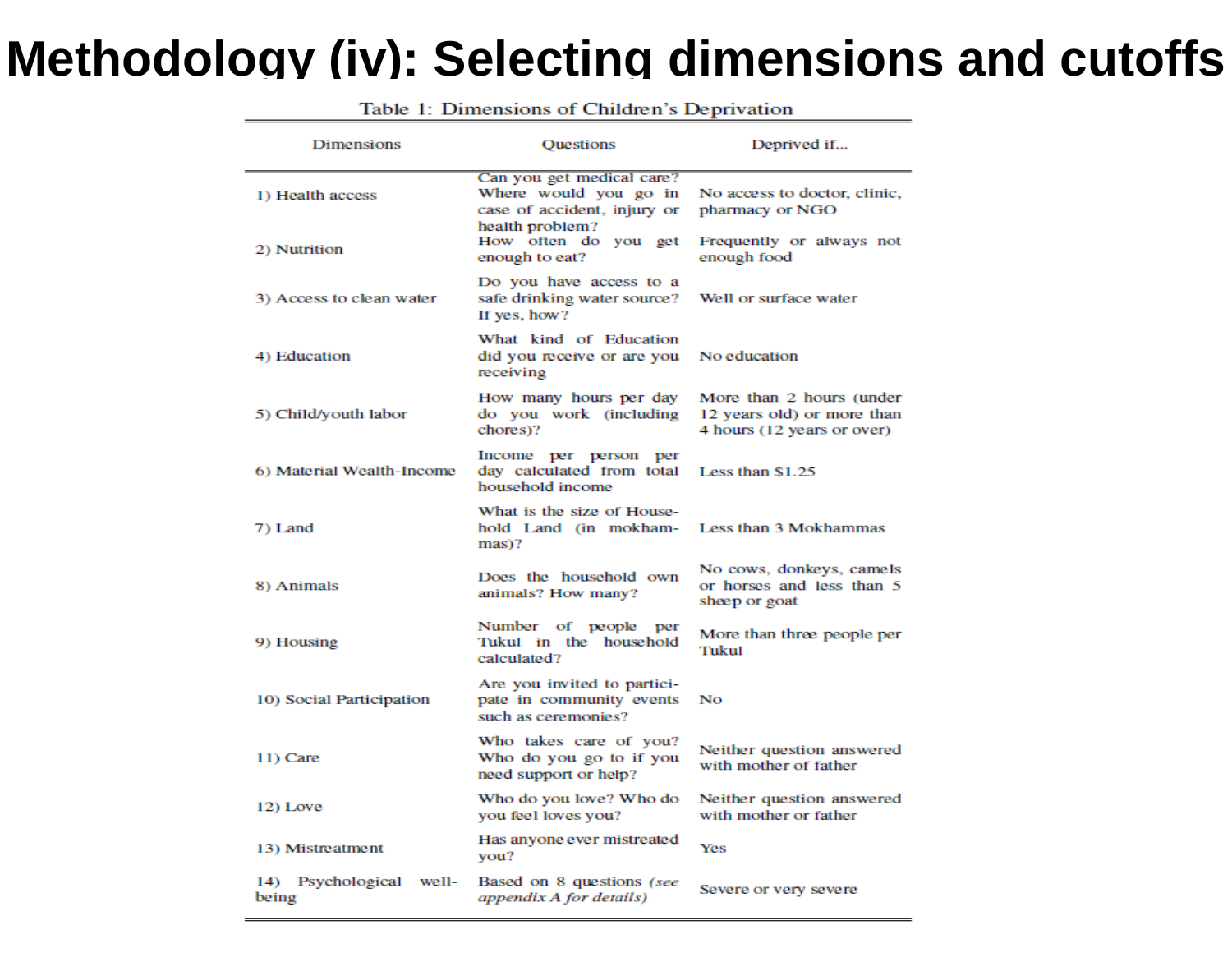#### proportion of children deprived in each dimension by age group



Dimension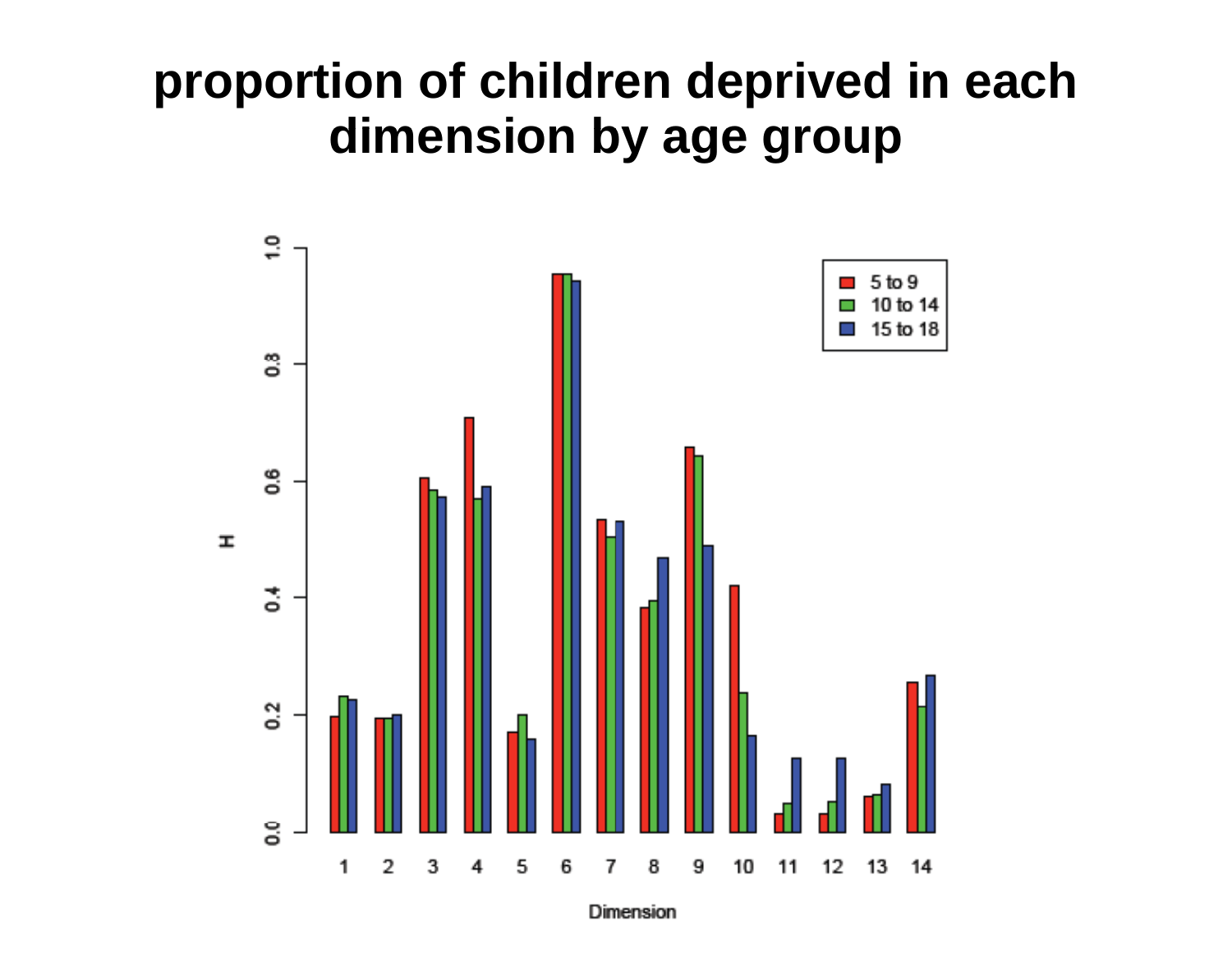#### proportion of children deprived in each dimension by gender



**Dimension**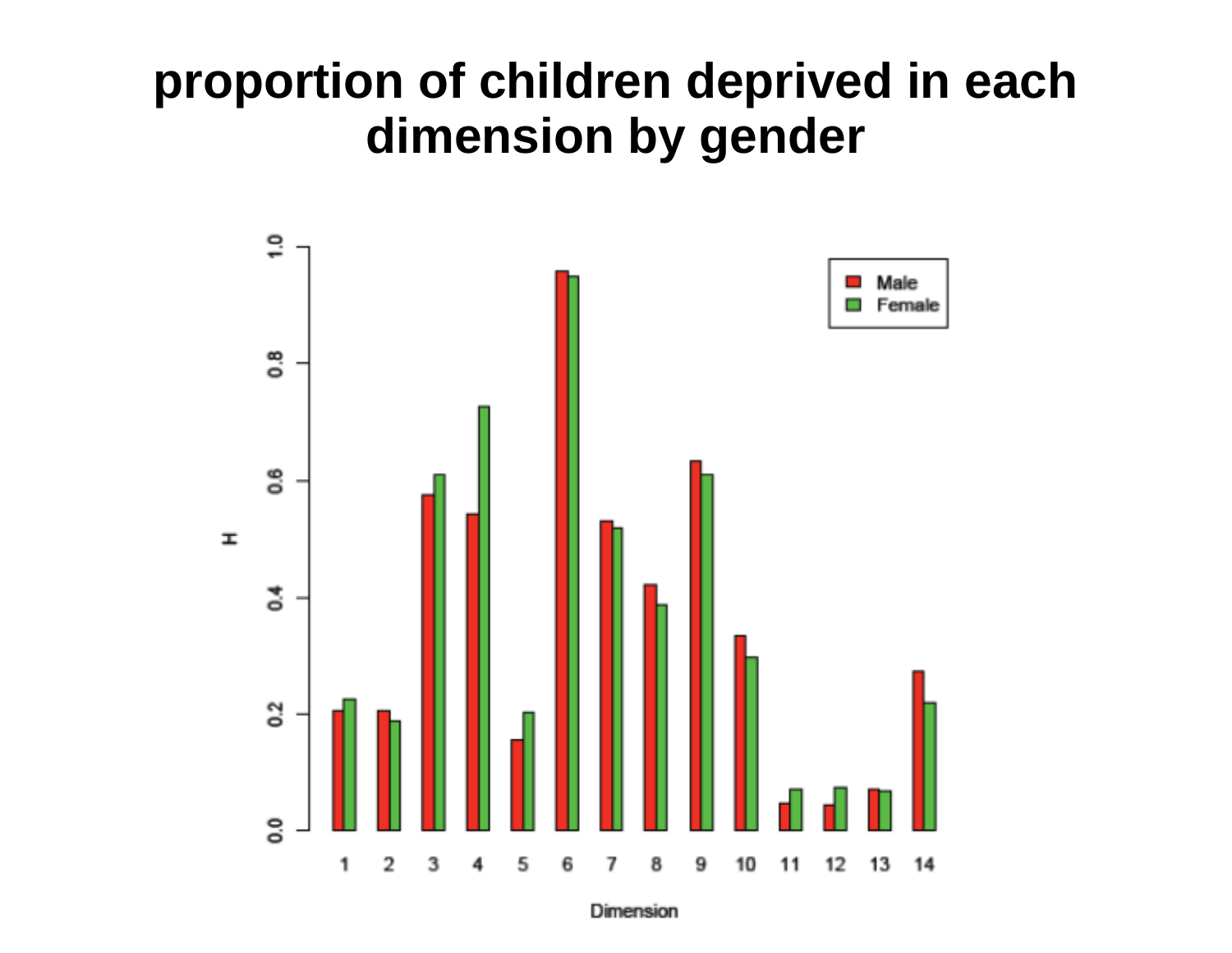#### proportion of children deprived in each dimension by disability status



Dimension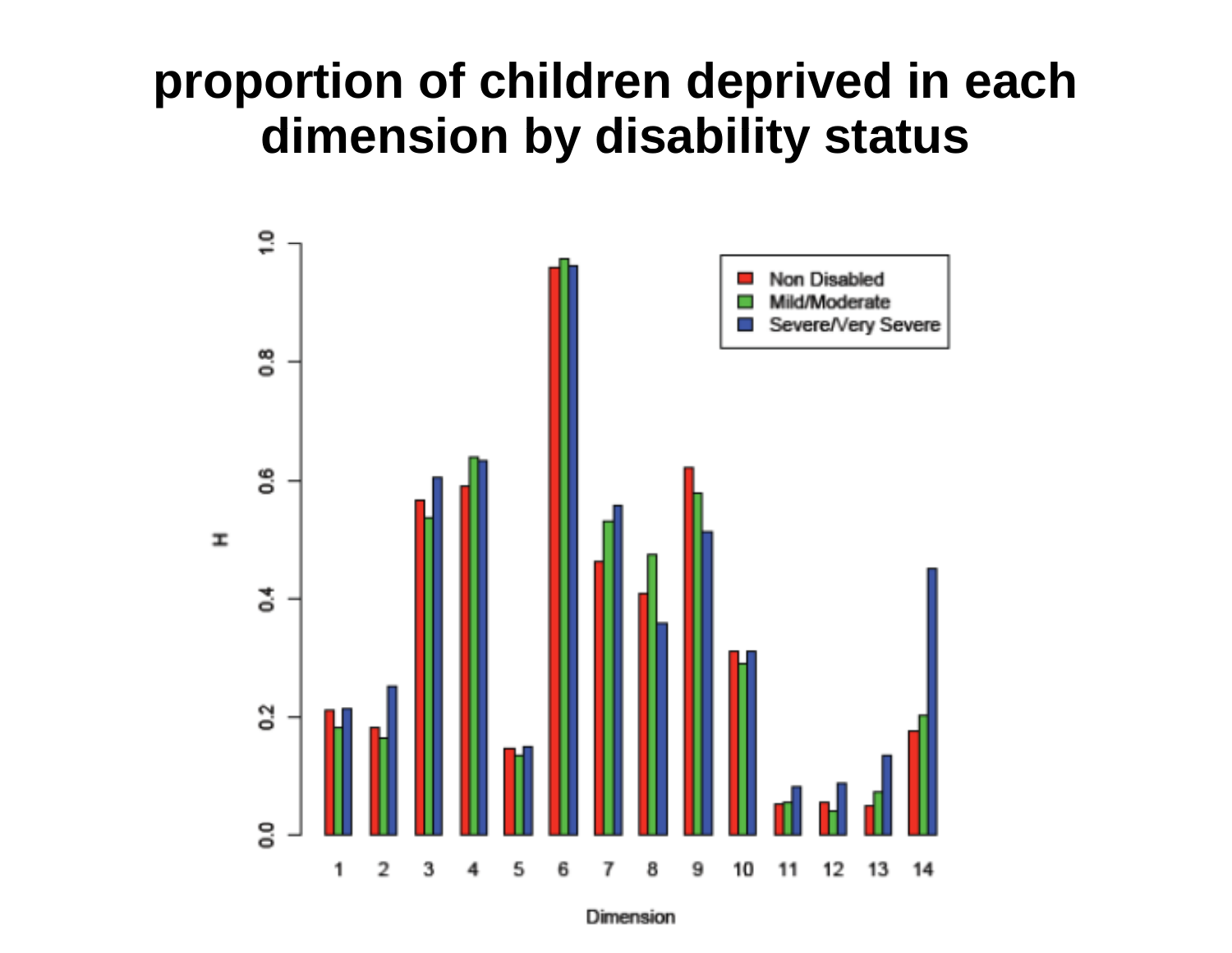## proportion of children deprived in each dimension **by age sex and d age, disability severity**

|                               | 5 <sub>to</sub> 9                        |        |                    |        |                    | 10 to 14 |                    |        | 15 to 18           |        |       |        |  |
|-------------------------------|------------------------------------------|--------|--------------------|--------|--------------------|----------|--------------------|--------|--------------------|--------|-------|--------|--|
|                               | None/Mild/Moderate<br>Severe/Very Severe |        | None/Mild/Moderate |        | Severe/Very Severe |          | None/Mild/Moderate |        | Severe/Very Severe |        |       |        |  |
| Dimensions                    | Male                                     | Female | Male               | Female | Male               | Female   | Male               | Female | Male               | Female | Male  | Female |  |
| <b>Health Access</b>          | 0.161                                    | 0.191  | 0.258              | 0.190  | 0.250              | 0.223    | 0.160              | 0.204  | 0.197              | 0.238  | 0.130 | 0.333  |  |
| <b>Nutrition</b>              | 0.176                                    | 0.181  | 0.179              | 0.254  | 0.211              | 0.131    | 0.255              | 0.320  | 0.208              | 0.190  | 0.217 | 0.212  |  |
| Water                         | 0.529                                    | 0.600  | 0.701              | 0.508  | 0.578              | 0.554    | 0.588              | 0.580  | 0.444              | 0.583  | 0.565 | 0.677  |  |
| Education                     | 0.578                                    | 0.782  | 0.657              | 0.774  | 0.416              | 0.615    | 0.420              | 0.680  | 0.333              | 0.705  | 0.381 | 0.750  |  |
| Child/youth labor             | 0.131                                    | 0.167  | 0.149              | 0.190  | 0.164              | 0.160    | 0.137              | 0.160  | 0.069              | 0.107  | 0.087 | 0.125  |  |
| Material Wealth               | 0.973                                    | 0.944  | 0.985              | 0.984  | 0.969              | 0.977    | 0.922              | 1,000  | 0.986              | 0.952  | 0.870 | 0.938  |  |
| Land                          | 0.462                                    | 0.477  | 0.657              | 0.619  | 0.477              | 0.480    | 0.431              | 0.500  | 0.583              | 0.476  | 0.435 | 0.625  |  |
| <b>Animals</b>                | 0.425                                    | 0.394  | 0.299              | 0.286  | 0.461              | 0.389    | 0.333              | 0.360  | 0.542              | 0.452  | 0.652 | 0.438  |  |
| Housing                       | 0.647                                    | 0.625  | 0.522              | 0.540  | 0.641              | 0.634    | 0.588              | 0.480  | 0.556              | 0.417  | 0.304 | 0.531  |  |
| <b>Social Participation</b>   | <b>OAKA</b>                              | 0.404  | 0.323              | 0.435  | 0.244              | 0.203    | 0.280              | 0.229  | 0.125              | 0.110  | 0.261 | 0.250  |  |
| Care                          | <b>OURT</b>                              | 0.037  | 0.030              | 0.111  | 0.094              | 0.029    | 0.059              | 0.082  | 0.069              | 0.155  | 0.130 | 0.125  |  |
| Love                          | 0.023                                    | 0.033  | 0.045              | 0.127  | 0.071              | 0.040    | 0.039              | 0.104  | 0.069              | 0.155  | 0.130 | 0.125  |  |
| Mistreatment                  | 0.055                                    | 0.038  | 0,106              | 0.190  | 0.064              | 0.046    | 0.157              | 0.083  | 0.083              | OLOKE  | 0.217 | 0.063  |  |
| <b>Psycological Wellbeing</b> | 0.190                                    | 0.190  | 0.493              | 0.476  | 0.195              | 0.114    | 0.471              | 0.400  | 0.278              | 0.190  | 0.478 | 0.344  |  |

Out of 14 dimensions, girls are more deprived than boys in 7 dimensions, but children with severe disability are more deprived in 10 dimensions, 5 f for girls and 5 for boys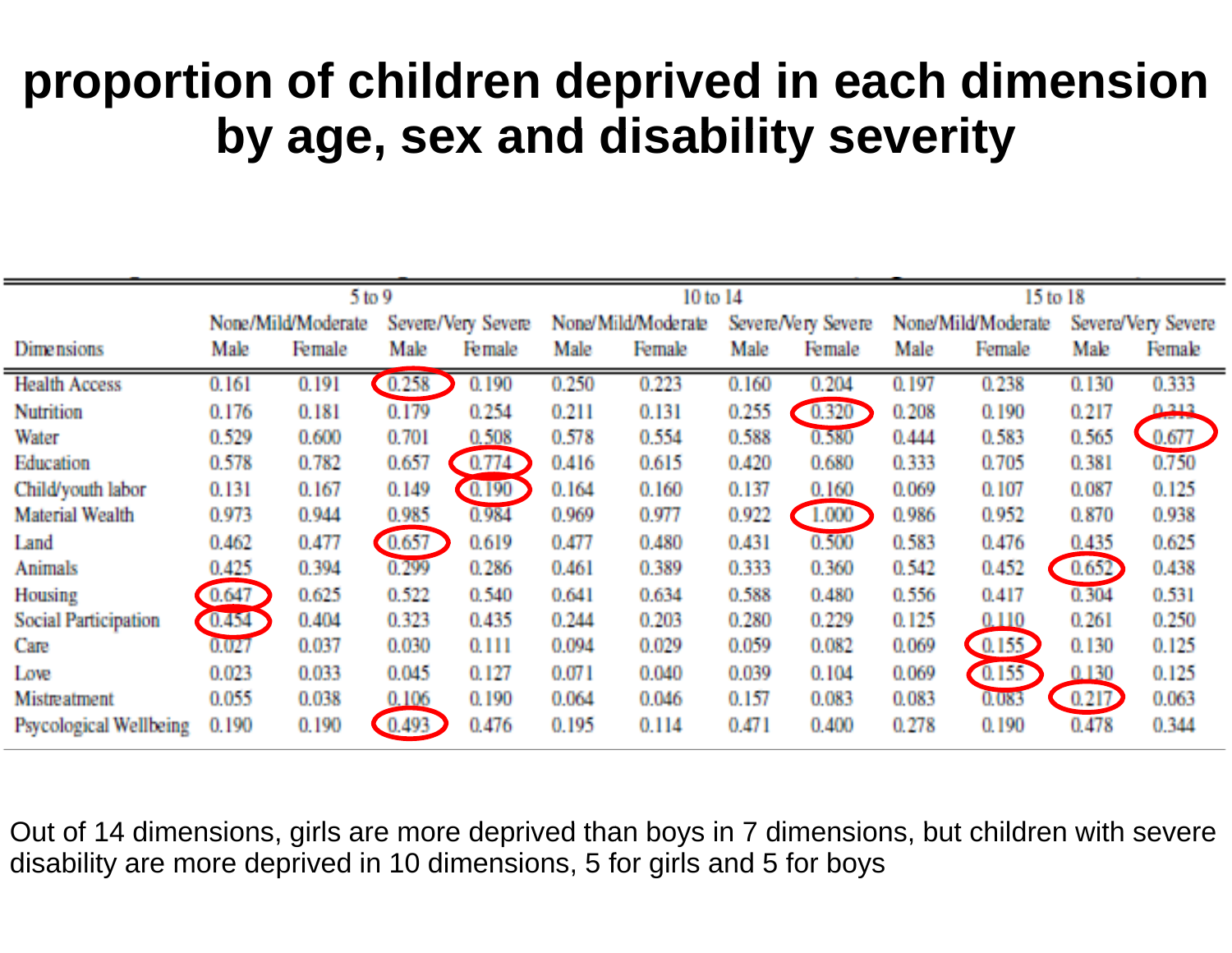# **Multidimensional povert y y measures for children in Darfur by disa disa ability severity**

|        |          | Н                 |                   |          |            |            | $M_{0}$  |            |                   |  |  |
|--------|----------|-------------------|-------------------|----------|------------|------------|----------|------------|-------------------|--|--|
|        | Non      | Moderate          | Severe            | Non      | Moderate   | Severe     | Non      | Moderate   | Severe            |  |  |
| Cutoff | Disabled | <b>Disability</b> | <b>Disability</b> | Disabled | Disability | Disability | Disabled | Disability | <b>Disability</b> |  |  |
|        | 1.000    | 1.000             | 1.000             | 0.342    | 0.350      | 0.378      | 0.342    | 0.350      | 0.378             |  |  |
| 2      | 0.983    | 0.996             | 0.989             | 0.346    | 0.351      | 0.381      | 0.340    | 0.349      | 0.377             |  |  |
| 3      | 0.923    | 0.970             | 0.955             | 0.360    | 0.356      | 0.389      | 0.332    | 0.346      | 0.372             |  |  |
| 4      | 0.790    | 0.810             | 0.851             | 0.384    | 0.384      | 0.411      | 0.303    | 0.311      | 0.350             |  |  |
| 5      | 0.568    | 0.574             | Quest             | 0.422    | 0.425      | 0.447      | 0.240    | 0.244      | 0.296             |  |  |
| 6      | 0.304    | 0.316             | 0.431             | 0.479    | 0.480      | 0.494      | 0.146    | 0.152      | 0.213             |  |  |
| 7      | 0.146    | 0.135             | 0.245             | 0.534    | 0.549      | 0.544      | 0.078    | 0.074      | 0.134             |  |  |
| 8      | 0.052    | 0.063             | 0.119             | 0.594    | 0.605      | 0.592      | 0.031    | 0.038      | 0.070             |  |  |
| 9      | 0.015    | 0.025             | 0.033             | 0.651    | 0.655      | 0.643      | 0.010    | 0.017      | 0.022             |  |  |
| 10     | 0.002    | 0.004             | 0.000             | 0.714    | 0.714      | NA         | 0.001    | 0.003      | 0.000             |  |  |
| П      | 0.000    | 0.000             | 0.000             | NA       | NA.        | NA.        | 0.000    | 0.000      | 0.000             |  |  |
| 12     | 0.000    | 0.000             | 0.000             | NA       | NA.        | NA         | 0.000    | 0.000      | 0.000             |  |  |
| 13     | 0.000    | 0.000             | 0.000             | NA       | NA         | NA         | 0.000    | 0.000      | 0.000             |  |  |
| 14     | 0.000    | 0.000             | 0.000             | NA       | NA.        | NA         | 0.000    | 0.000      | 0.000             |  |  |

Difference in poverty intensity increases for higher values of the cutoff: among the most deprived children, the severely disabled are more worse off than the non disabled children.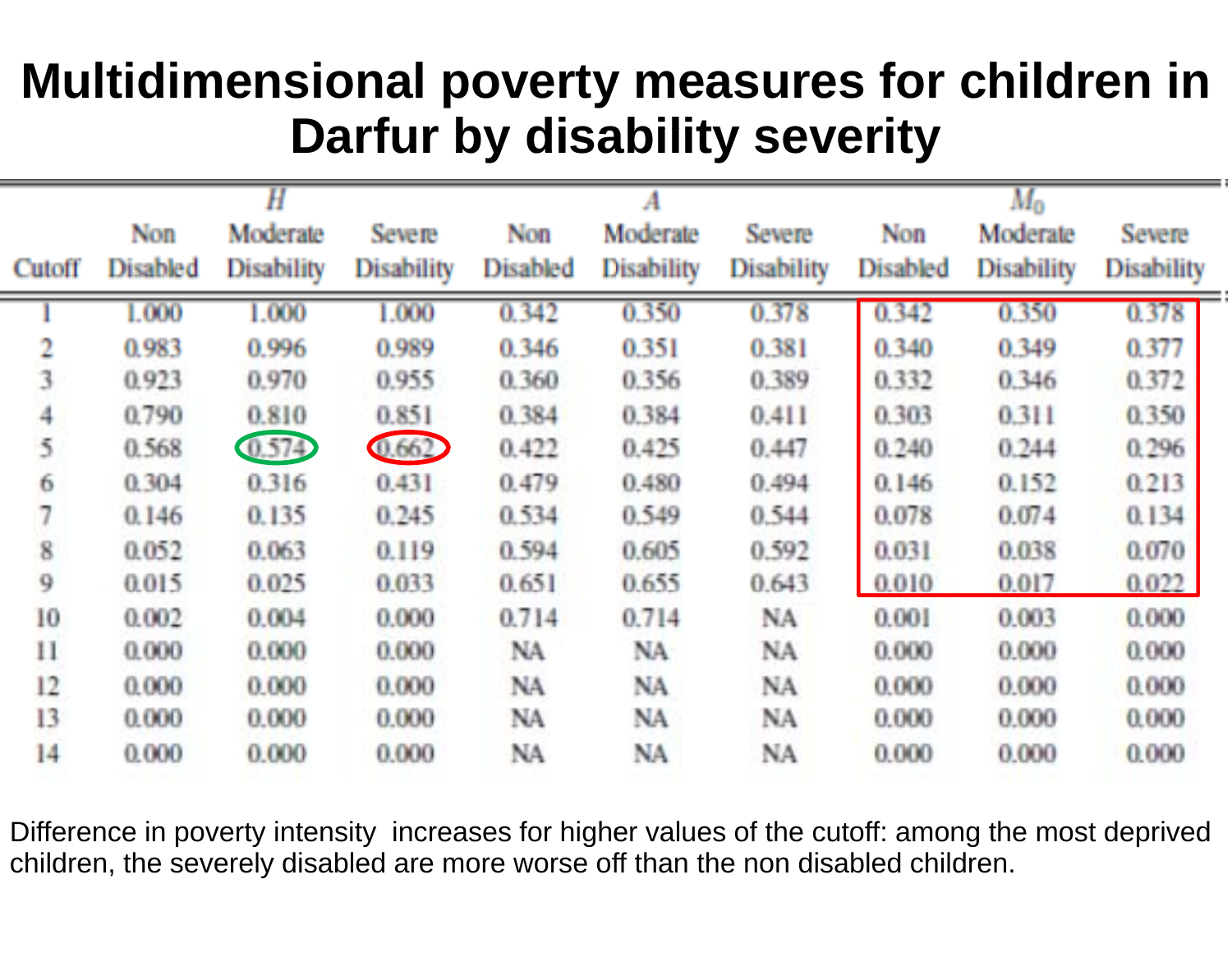## **Multidimensional povert y y measures for children in Darfur by dis sability type**

|             |                  |         |          |            |          |           |           |             |            |           |             | $M_0$   |          |            |          |  |  |
|-------------|------------------|---------|----------|------------|----------|-----------|-----------|-------------|------------|-----------|-------------|---------|----------|------------|----------|--|--|
| Behavioural |                  |         |          |            |          |           |           | Behavioural |            |           | Behavioural |         |          |            |          |  |  |
|             | Cutoff Locomotor | Sensory | Learning | and Mental | Multiple | Locomotor | Sensory   | Learning    | and Mental | Multiple  | Locomotor   | Sensory | Learning | and Mental | Multiple |  |  |
|             | 1.000            | 1.000   | 1.000    | 1.000      | 1.000    | 0.369     | 0.355     | 0.330       | 0.373      | 0.381     | 0.369       | 0.355   | 0.330    | 0.373      | 0.381    |  |  |
|             | 0.967            | 1.000   | 0.991    | 0.994      | 0.993    | 0.379     | 0.355     | 0.332       | 0.374      | 0.383     | 0.367       | 0.355   | 0.329    | 0.372      | 0.381    |  |  |
|             | 0.967            | 0.946   | 0.954    | 0.971      | 0.961    | 0.379     | 0.367     | 0.340       | 0.380      | 0.392     | 0.367       | 0.347   | 0.324    | 0.369      | 0.376    |  |  |
|             | 0.767            | 0.811   | 0.787    | 0.869      | 0.837    | 0.422     | 0.393     | 0.366       | 0.399      | 0.418     | 0.324       | 0.319   | 0.288    | 0.347      | 0.350    |  |  |
|             | 0.633            | 0.595   | 0.546    | 0.623      | 0.673    | 0.451     | 0.432     | 0.402       | 0.444      | 0.450     | 0.286       | 0.257   | 0.220    | 0.277      | 0.303    |  |  |
| 6           | 0.333            | 0.324   | 0.250    | 0.417      | 0.451    | 0.536     | 0.494     | 0.455       | 0.487      | 0.496     | 0.179       | 0.160   | 0.114    | 0.203      | 0.224    |  |  |
|             | 0.267            | 0.189   | 0.074    | 0.217      | 0.242    | 0.563     | 0.541     | 0.518       | 0.541      | 0.554     | 0.150       | 0.102   | 0.038    | 0.118      | 0.134    |  |  |
|             | 0.167            | 0.108   | 0.019    | 0.091      | 0.131    | 0.600     | 0.571     | 0.571       | 0.598      | 0.600     | 0.100       | 0.062   | 0.011    | 0.055      | 0.078    |  |  |
| g           | 0.067            | 0.000   | 0.000    | 0.034      | 0.046    | 0.643     | <b>NA</b> | <b>NA</b>   | 0.643      | 0.653     | 0.043       | 0.000   | 0.000    | 0.022      | 0.030    |  |  |
| 10          | 0.000            | 0.000   | 0.000    | 0.000      | 0.007    | NA        | NA        | NA          | <b>NA</b>  | 0.714     | 0.000       | 0.000   | 0.000    | 0.000      | 0.005    |  |  |
| 11          | 0.000            | 0.000   | 0.000    | 0.000      | 0.000    | NA        | NA        | NA          | NA         | <b>NA</b> | 0.000       | 0.000   | 0.000    | 0.000      | 0.000    |  |  |
| 12          | 0.000            | 0.000   | 0.000    | 0.000      | 0.000    | NA        | NA        | NA          | NA         | NA        | 0.000       | 0.000   | 0.000    | 0.000      | 0.000    |  |  |
| 13          | 0.000            | 0.000   | 0.000    | 0.000      | 0.000    | NA        | NA        | NA          | NA         | NA        | 0.000       | 0.000   | 0.000    | 0.000      | 0.000    |  |  |
| 14          | 0.000            | 0.000   | 0.000    | 0.000      | 0.000    | NA        | NA        | NA          | NA         | NA        | 0.000       | 0.000   | 0.000    | 0.000      | 0.000    |  |  |

Children with multiple or associated disability are the most deprived, and that those with learning difficulties are the least deprived, whatever value of k we consider.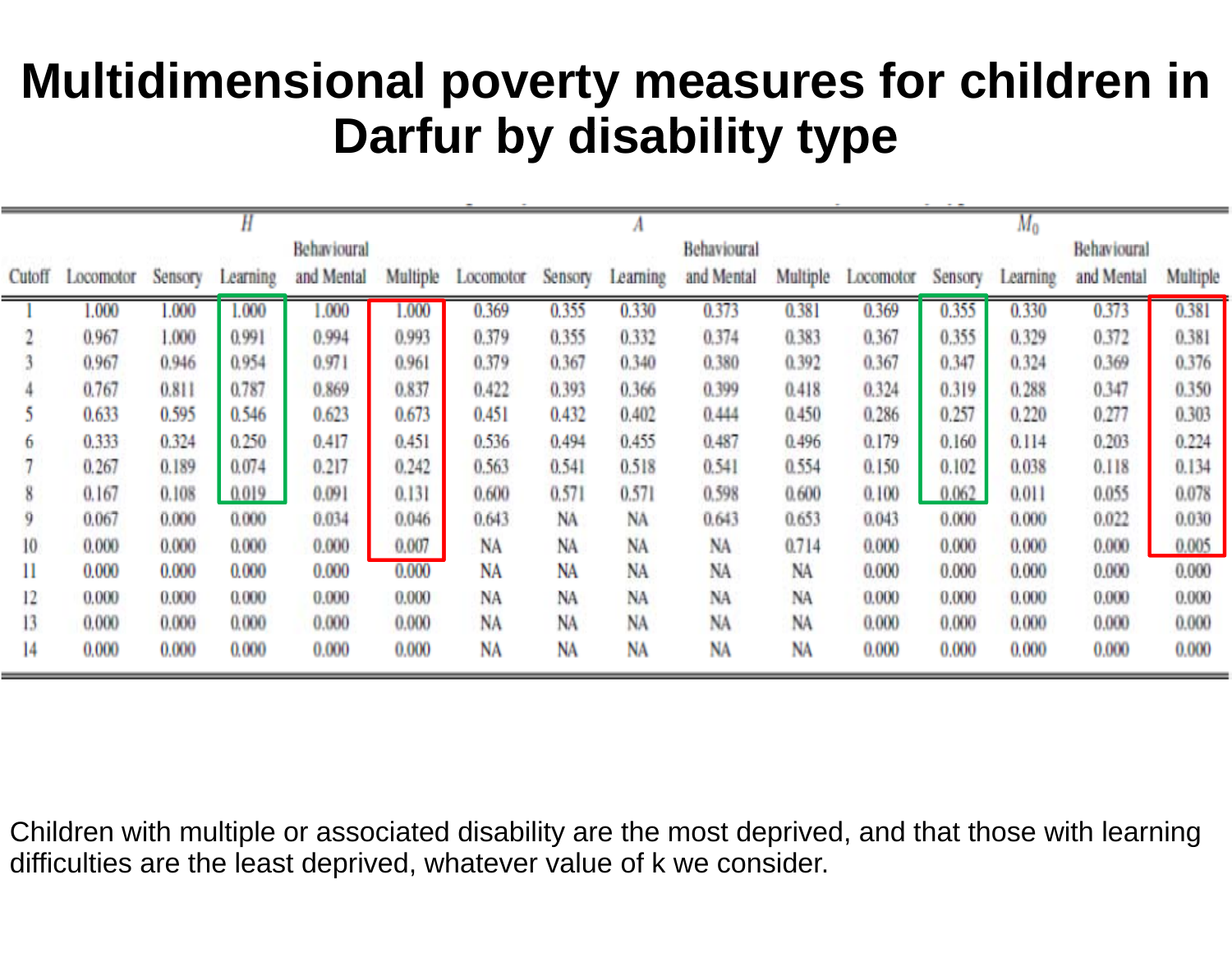## **Main limitation <sup>n</sup> of the study**

- Comparisons are made across s different dimensions without any weight of dimension (needs to be asked to respondents)
- Further analysis may be requested to have the comparison on single domain
- The choice of the dimensions and of the cutoffs remains subjective (sensitivity analysis) )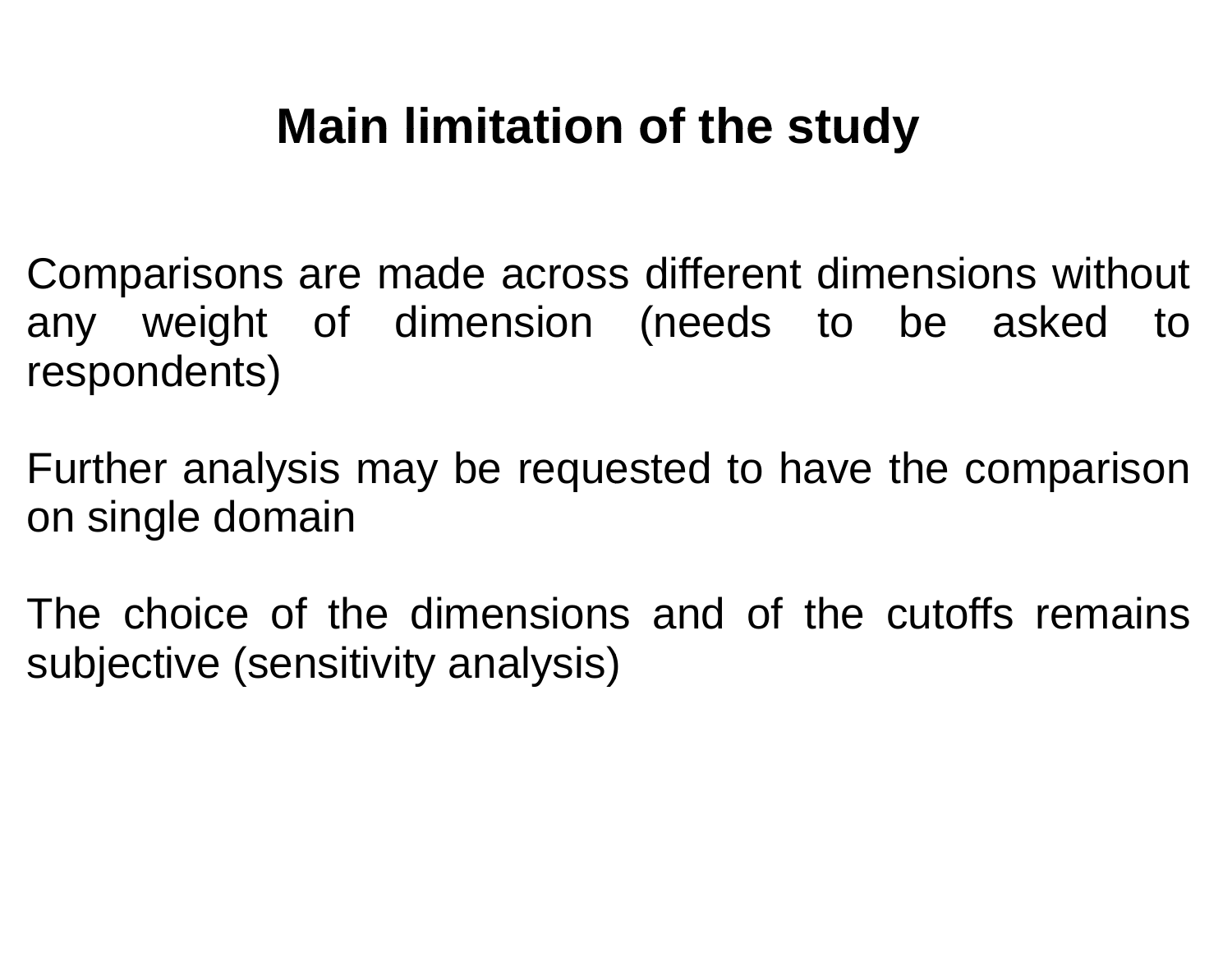# **Concluusion**

- Poverty levels in Darfur are strikingly high, with virtually all children, girls and •boys, disabled and non-disabled, and of all age groups being deprived in at least one of the fourteenth dimensions identified.
- •Disabled children, particularly disabled girls, to experience highest level, breadth and intensity of poverty.
- •Similar results in another conflict zone: A Afghanistan (Trani et al., forthcoming)
- •Children with disability are particularly vulnerable in disaster situations and often excluded from mainstream humanitarian programs.
- • Working with local communities might be e a way to access the most vulnerable groups, particularly children, by associating them to the delivery of services in out of reach areas.
- Further research is needed into the identification of mechanisms and processes to build adapted policies to alleviate poverty.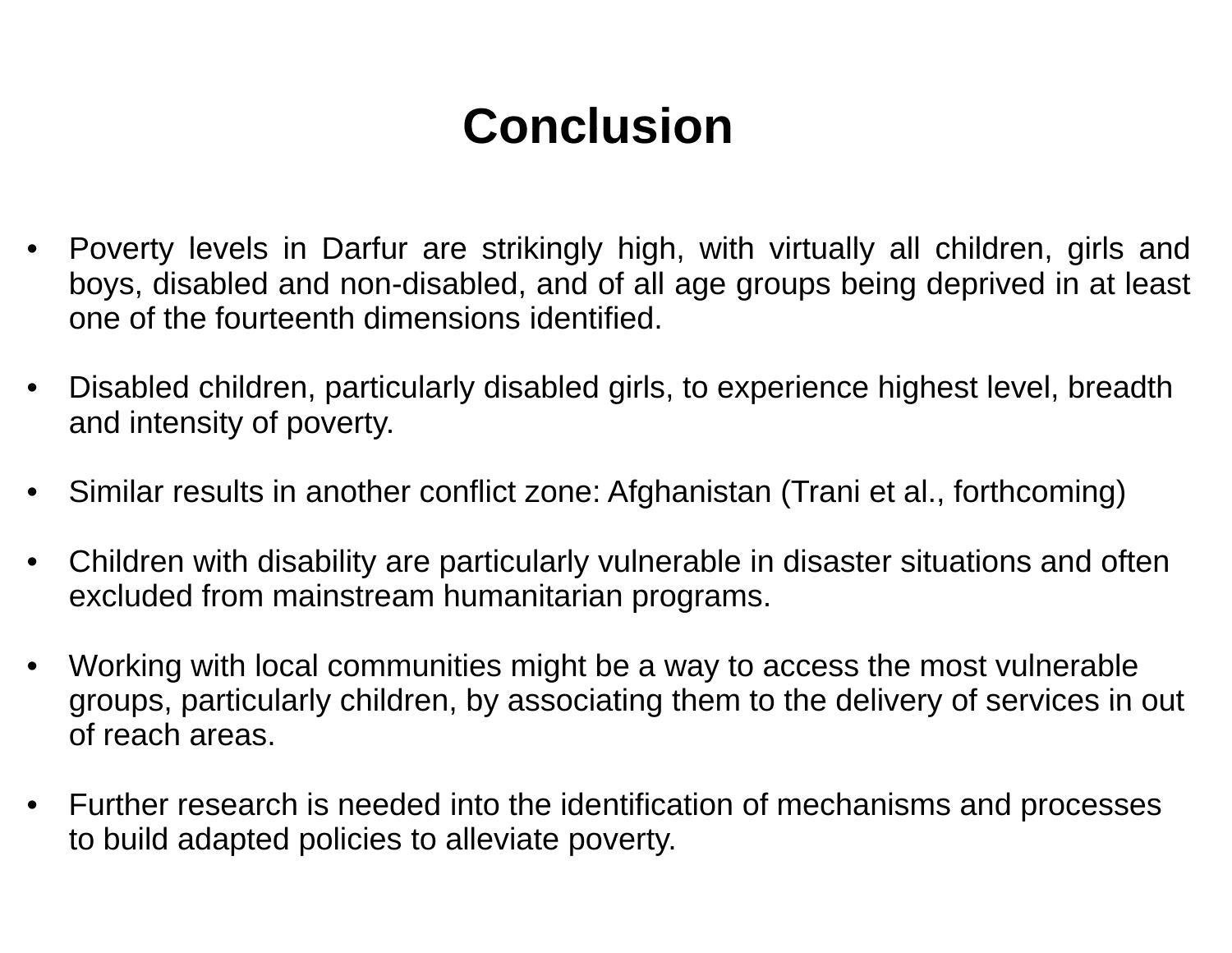# Thank you!

## **Any Question?**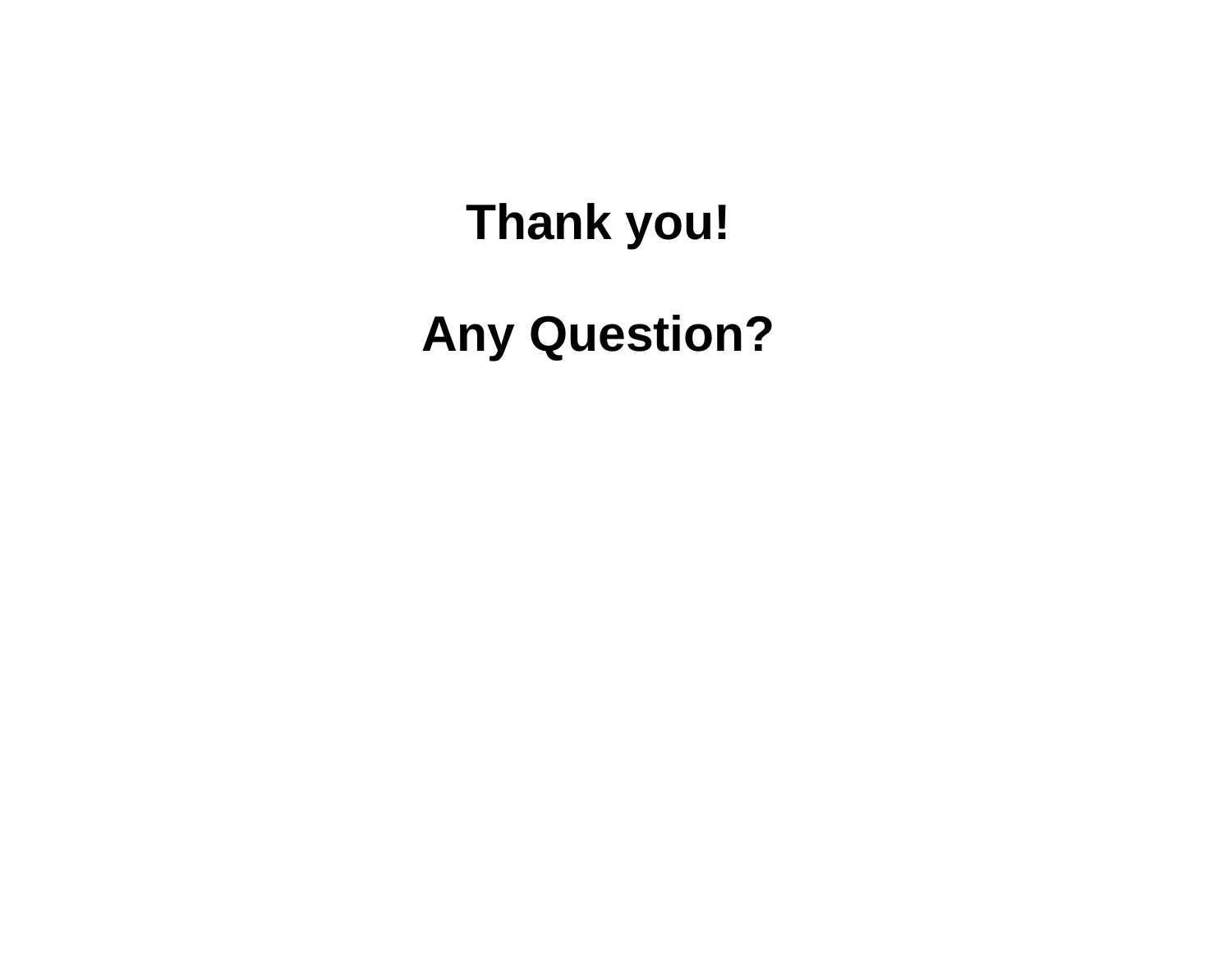## **Method dology**

Dual Cutoff f Approach

Developed by Alkire and Foster (2008)

Two Different forms of cutoff

1.On single dimensions (k cutoffs) 2. Across dimensions (one cutoff)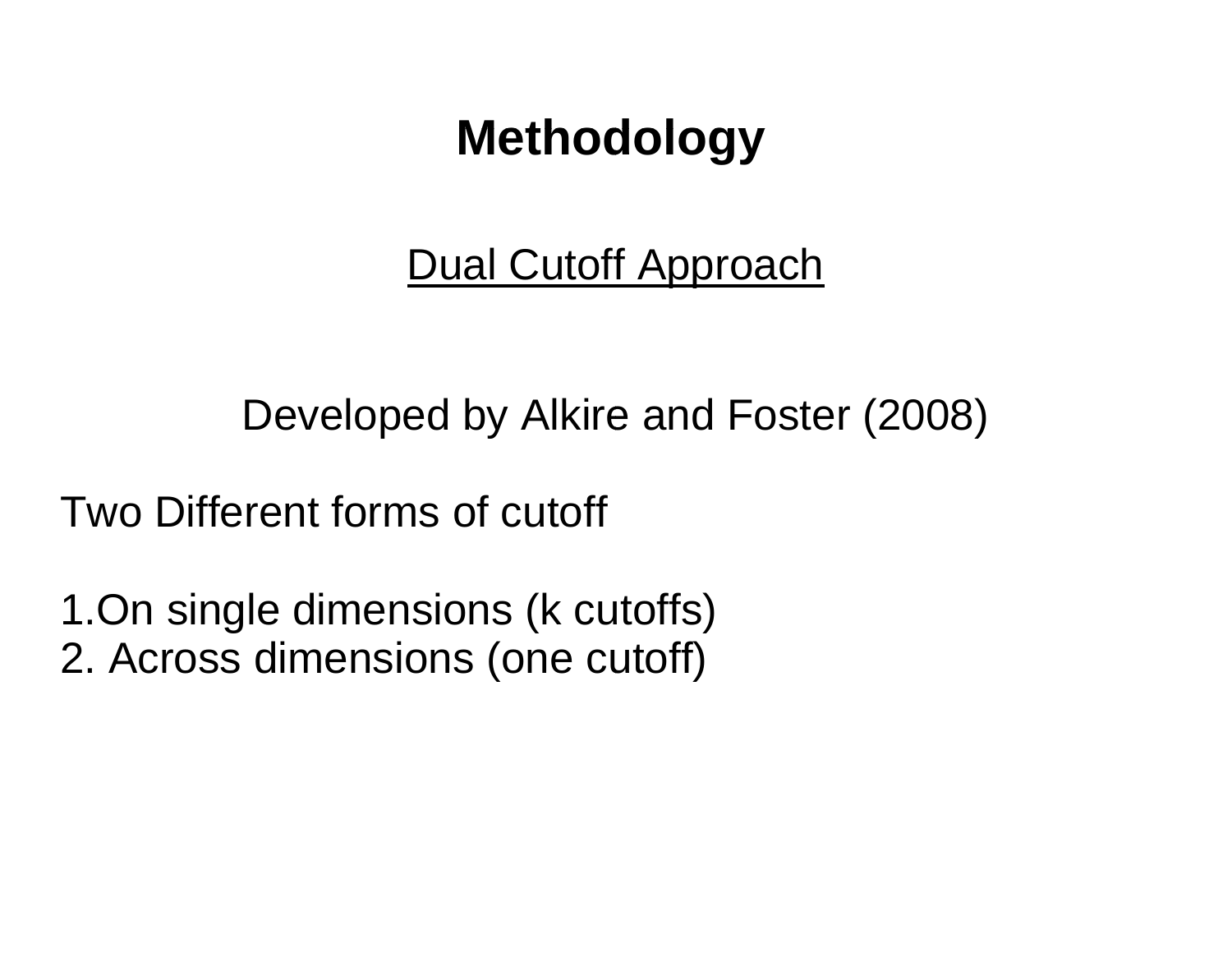# **Common Approaches of the frameworks for measurin g poverty**

- **1. Identification** (who is poor?)
- **1. Identification** (who is poor?)<br>**2. Aggregation** (data are combined into an overall indicator of multidimensional poverty)

Considerably less attention has been given to the identification step, which is an important component of a poverty *metho odology*

**0. Selecting/choosing dimens sions/domains**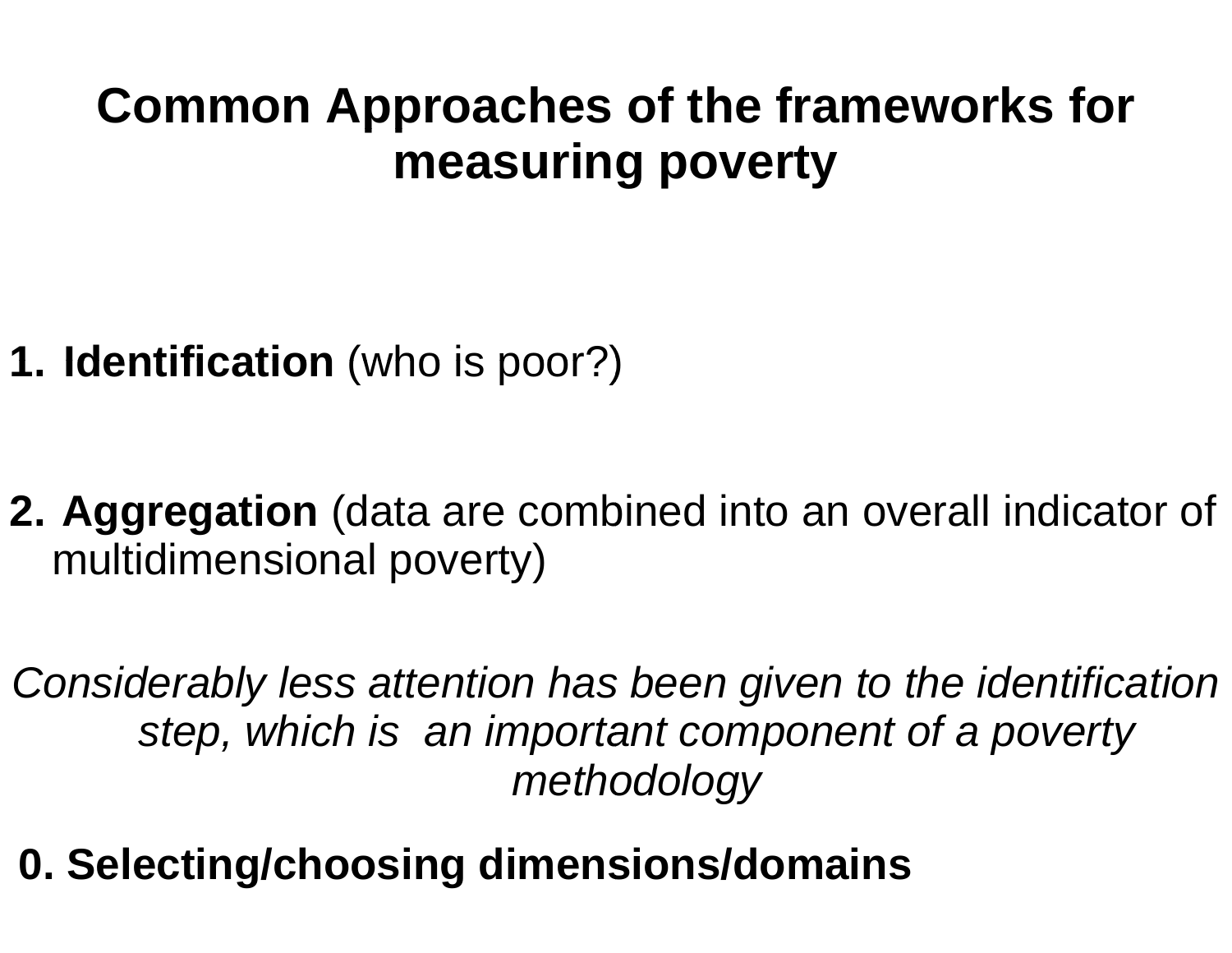# **I**dentification step

three main approaches to identify the poor

- **1. unidimensional** approach: the multiple indicators of wellbeing are combined into a single aggregate variable. A person is the n identified as poor when the variable falls below a certain cutoff level
- **2.union** approach, which regards someone who is deprived in <sup>a</sup> single dimension as poor in the multidimensional sense
- **3. intersection** method, which requires a person to be deprived in all dimensio ns before being identified aspoor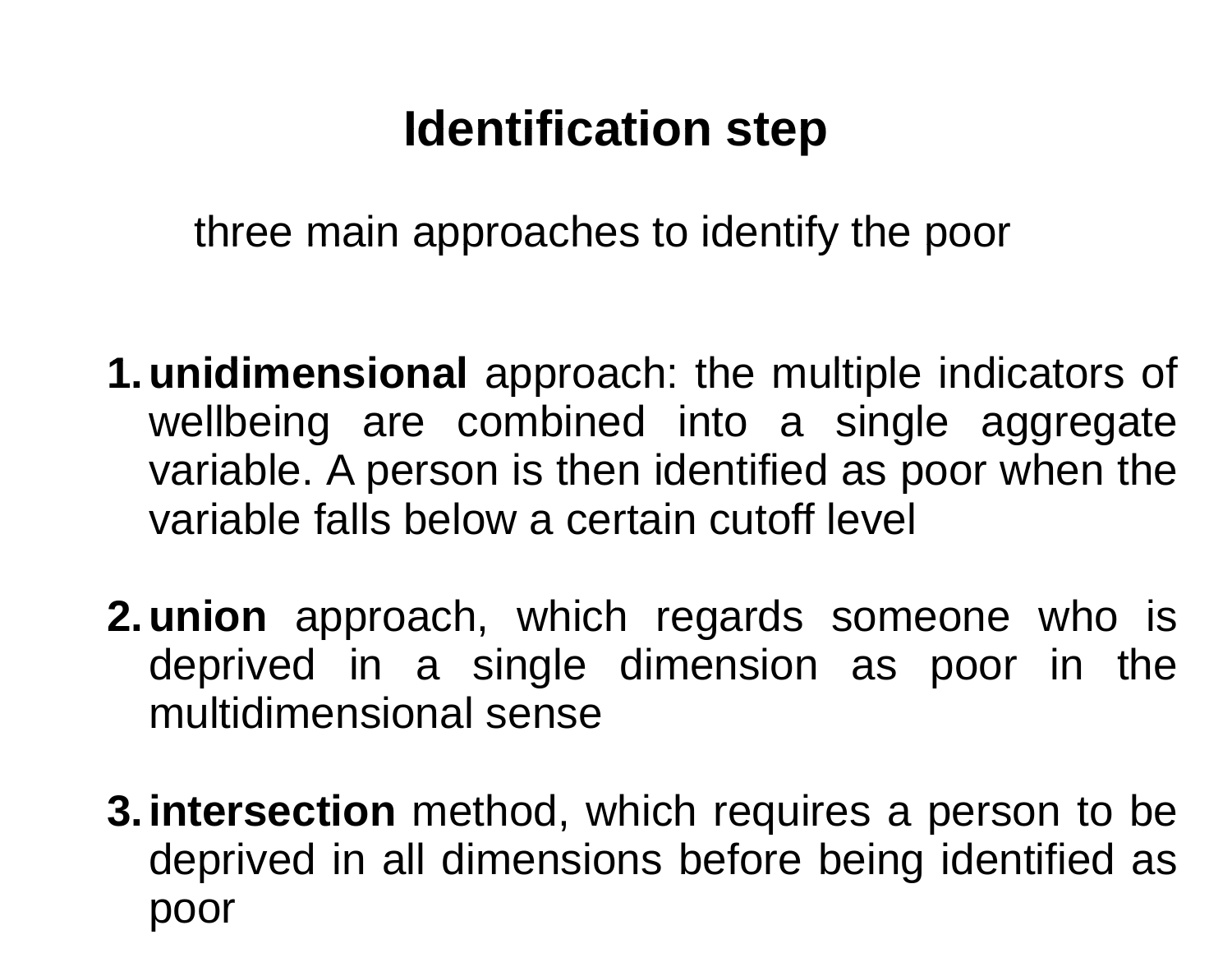#### **Identification step in th he Dual -cutoff approach cutoff**

Identifying a poor person using a two-step method

1.Using the single dimension cutoff to distinguish a deprived individual (in a single dimension)

2.Using the across-dimension cutoff to determine whether that individual is poor or not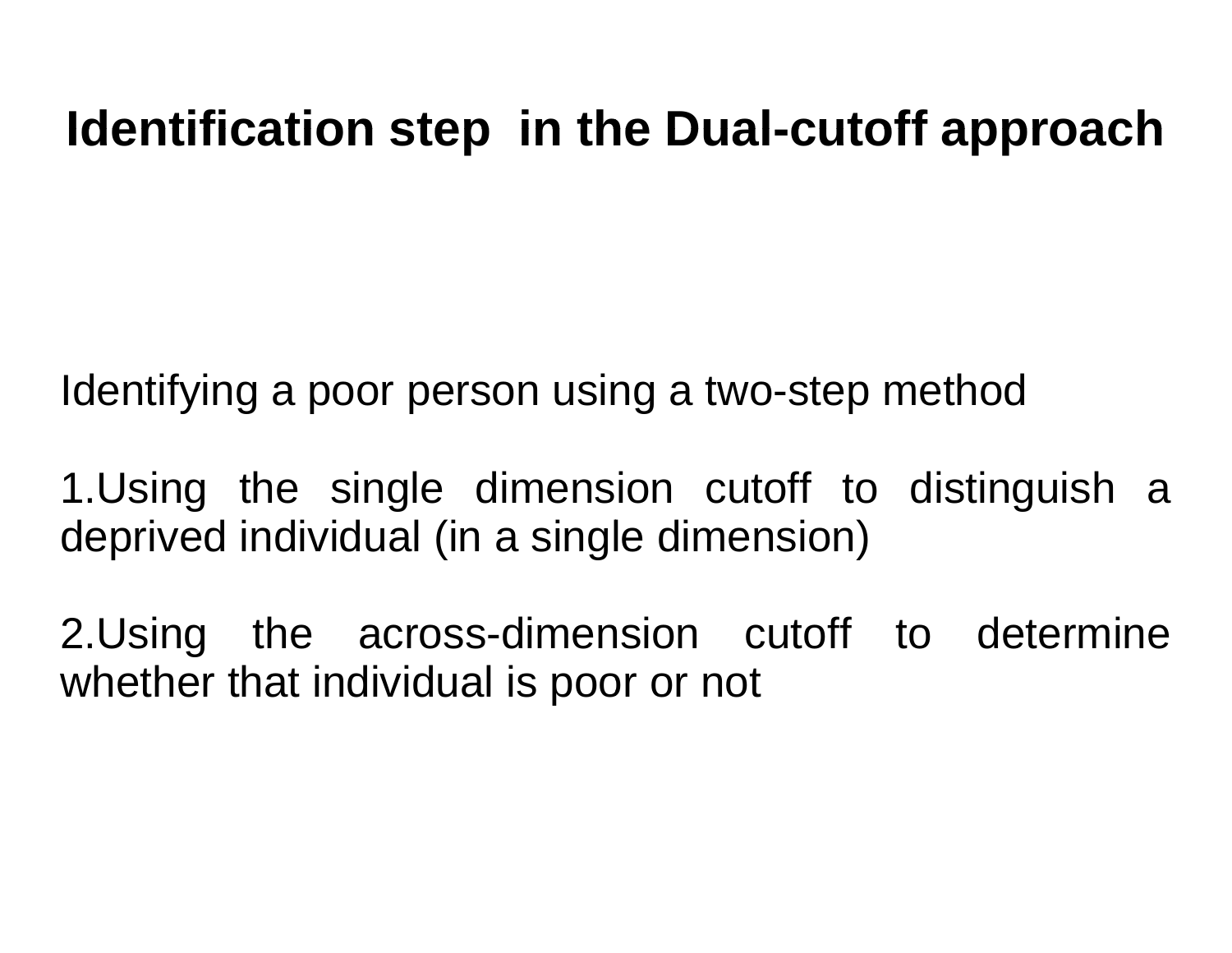#### **Identification step in th he Dual -cutoff approach cutoff**

Data as a n<sub>x</sub>k matrix with generic element y<sub>ij</sub>, k cutoffs must be determined

If the variables are dichotomic, the choice of a threshold is natural

If the variables are ordinal or cardinal, the choice is subjective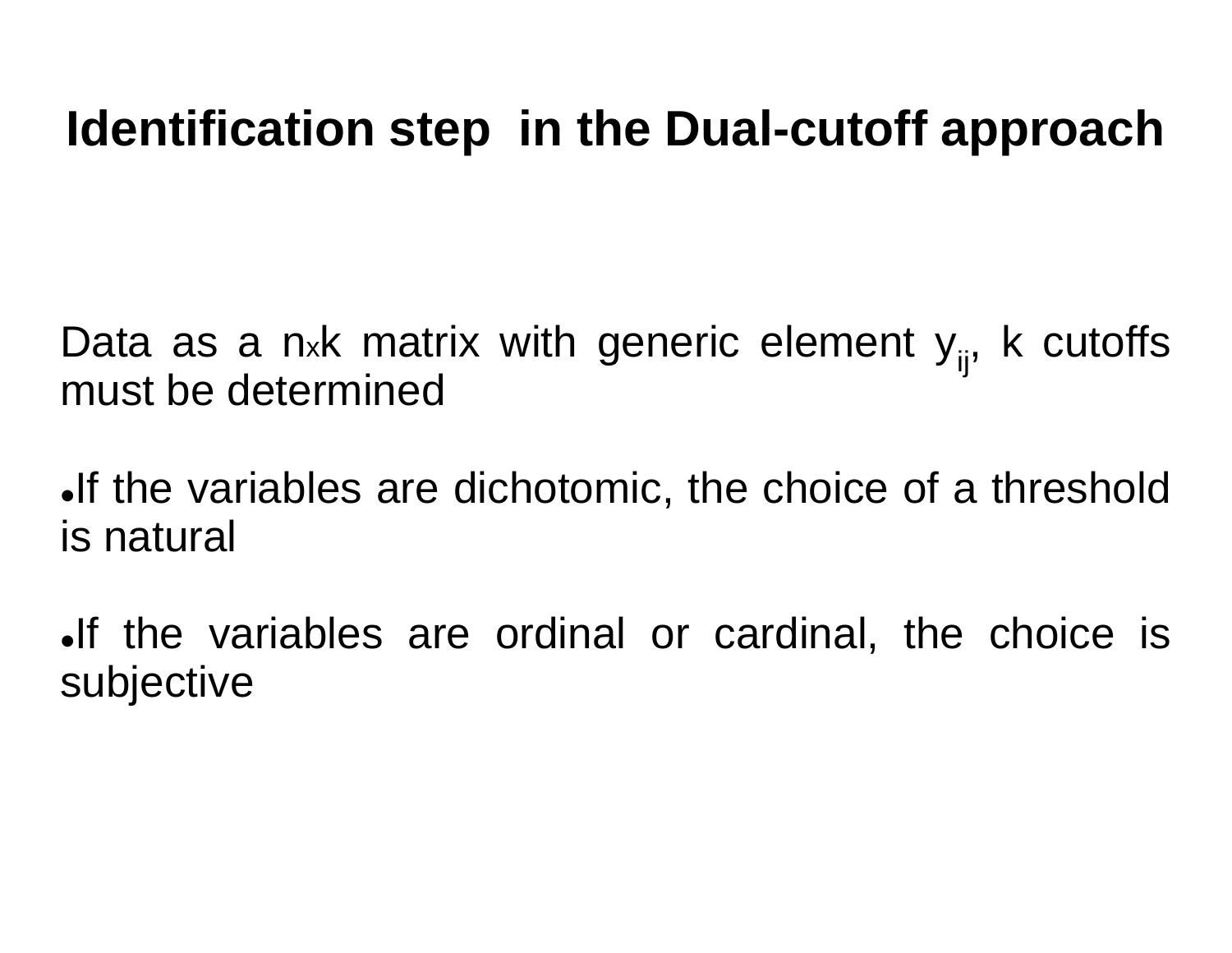#### **Identification step in th he Dual -cutoff approach cutoff**

An individual is identified as <sup>s</sup>"poor " if he is deprived in more than k dimensions.

k is anothe r cutoff that must b be (subjectively) chosen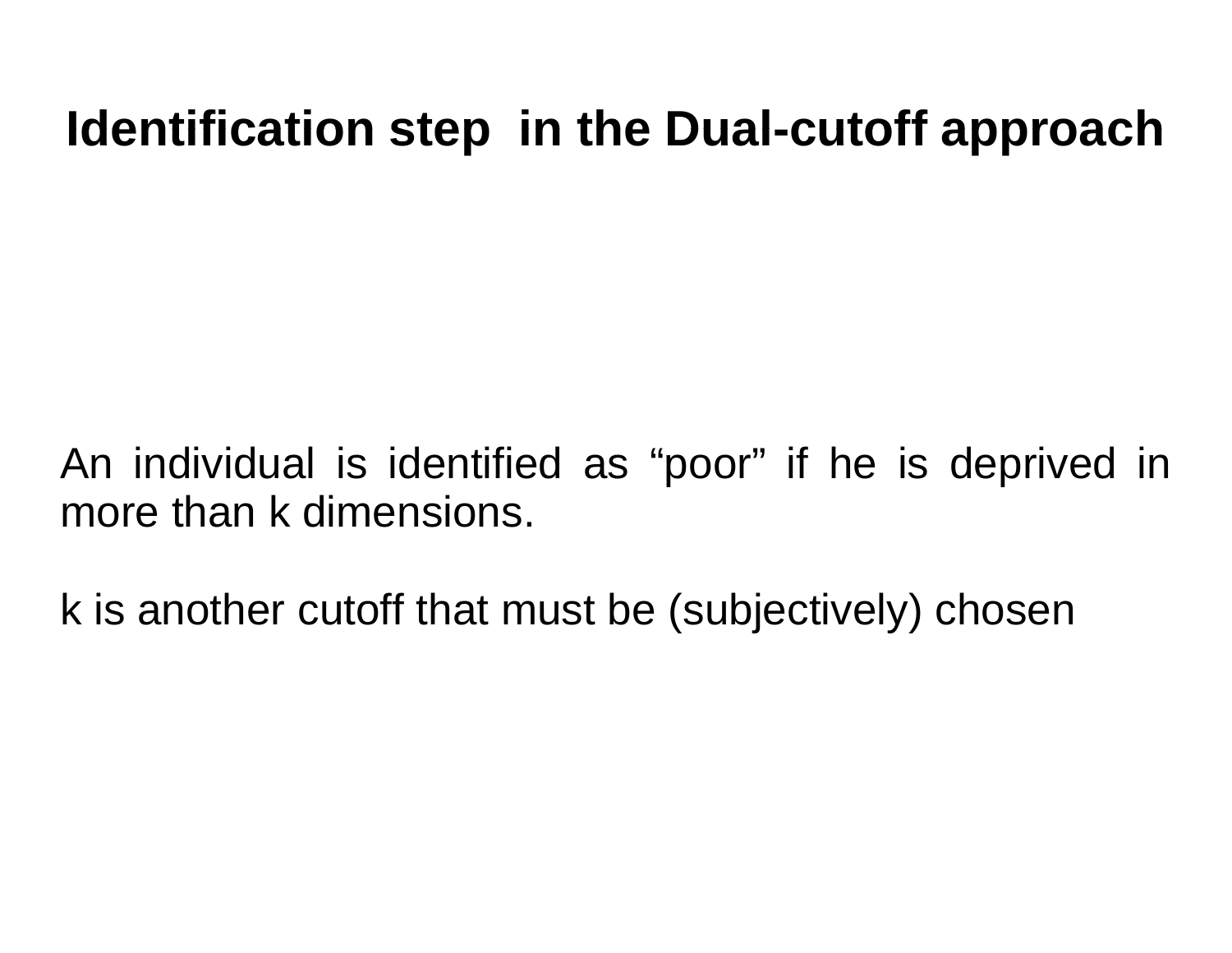#### **Aggregation step in th e Dual -cutoff approach cutoff approach**

Matrix  $\,G^{\scriptscriptstyle\cup} \,$  having generic entry

$$
g_{ij}^0 = 1 \text{ if } y_{ij} < c_j
$$
\n
$$
g_{ij}^0 = 0 \text{ otherwise}
$$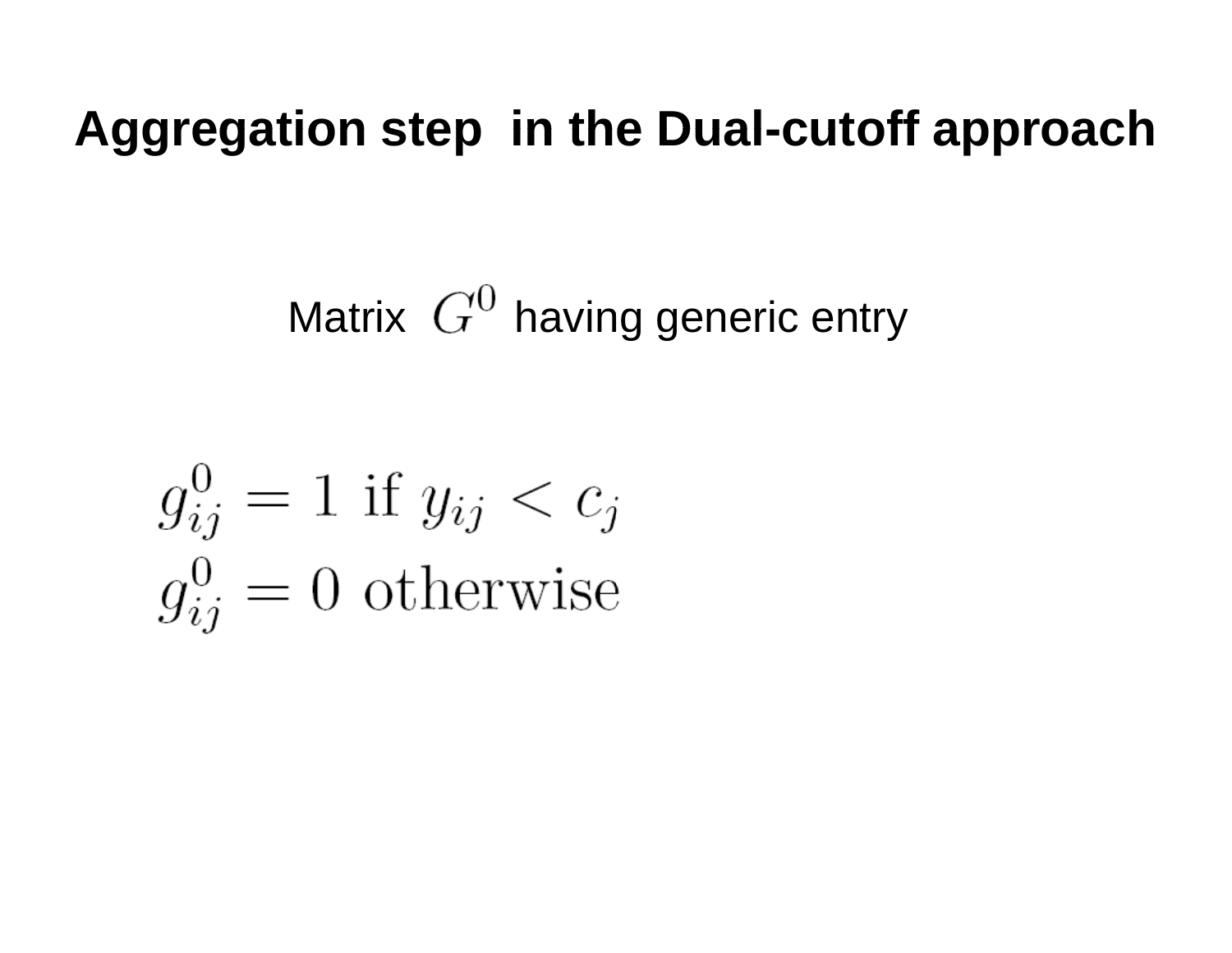#### **Aggregation step in th e Dual -cutoff approach cutoff approach**

$$
M_0 = \sum_{i=1}^n \sum_{j=1}^k g_{ij}^{0*}/nk
$$

If the individual is poor If the individual is not poor